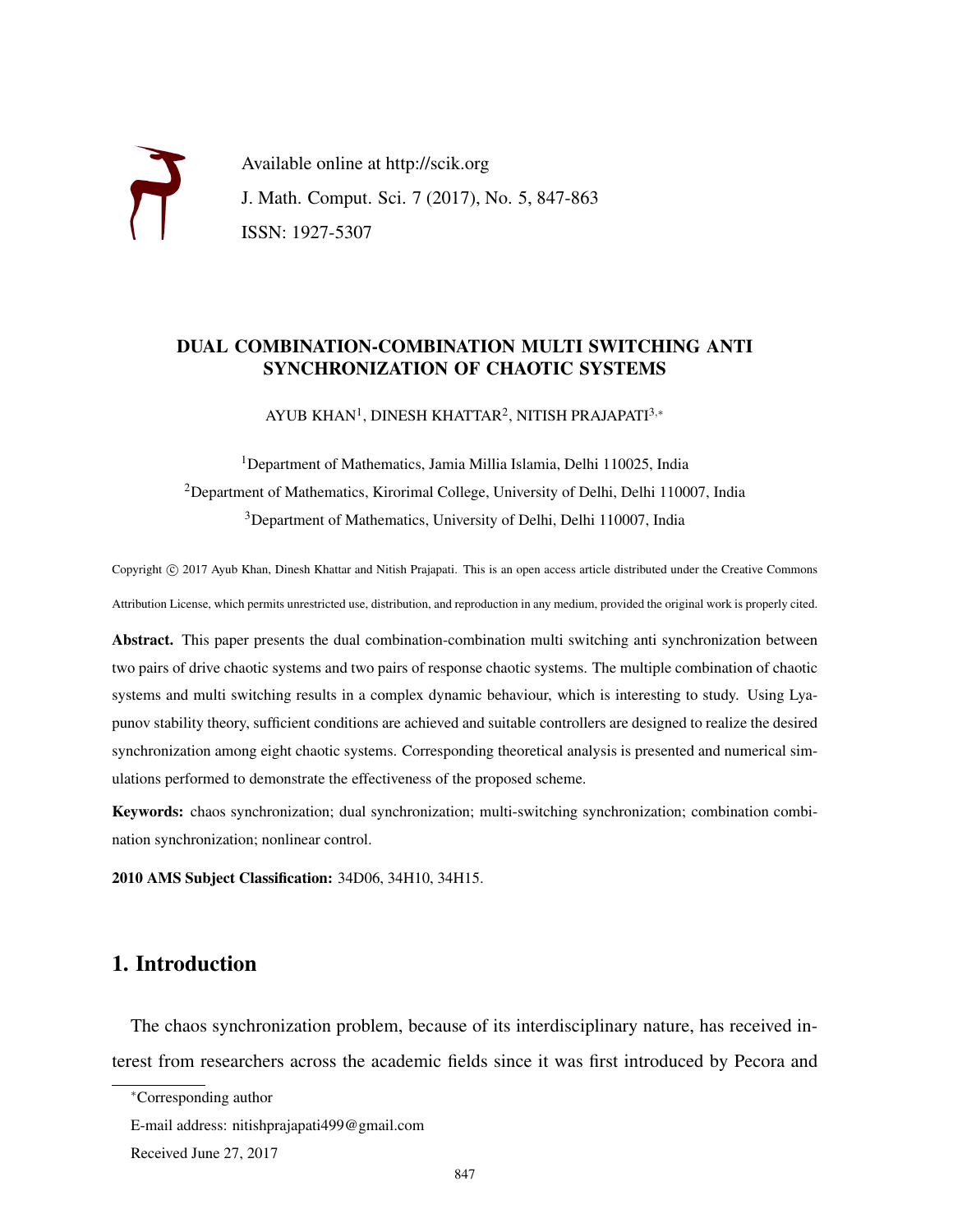Caroll [1]. The potential applications of chaos synchronization to engineering systems, information processing, secure communications, and biomedical science amongst many others has led to a vast variety of research studies in this topic of nonlinear science [2–5]. Various kinds of synchronization have been reported and presented in a chaotic systems using many effective methods such as complete synchronization, anti synchronization, projective synchronization, active control, adaptive control, backstepping control, and so on [6–11].

In this paper, the authors have combined the idea of multi switching [12, 13] with dual synchronization [14, 15] and extended it to combination combination [16] anti synchronization of four chaotic systems. The novel scheme, dual combination combination multi switching anti synchronization involves eight chaotic systems. This work is a significant improvement and extension of existing multi switching synchronization schemes. Using Lyapunov stability theory, sufficient conditions have been achieved to realise the desired synchronization. To demonstrate the effectiveness of the proposed method numerical simulations have been performed.

# 2. Formulation of dual combination combination multi switching synchronization

In this section, we formulate the synchronization scheme involving eight chaotic systems. Let the first two drive systems be described as

(1) ˙*x*<sup>1</sup> = *f*1(*x*1)

(2) ˙*x*<sup>2</sup> = *f*2(*x*2)

where  $x_1 = (x_{11}, x_{12}, ..., x_{1n})^T$ ,  $x_2 = (x_{21}, x_{22}, ..., x_{2n})^T$ ,  $f_1, f_2: R^n \rightarrow R^n$  are known continuous vector functions. Linear combination of the states of two drive systems (1) and (2) gives a resultant signal of the form

(3)  

$$
S_1 = [a_{11}x_{11}, a_{12}x_{12}, ..., a_{1n}x_{1n}, a_{21}x_{21}, a_{22}x_{22}, ..., a_{2n}x_{2n}]^T
$$

$$
= \begin{bmatrix} A_1 & 0 \\ 0 & A_2 \end{bmatrix} \begin{bmatrix} x_1 \\ x_2 \end{bmatrix} = Ax
$$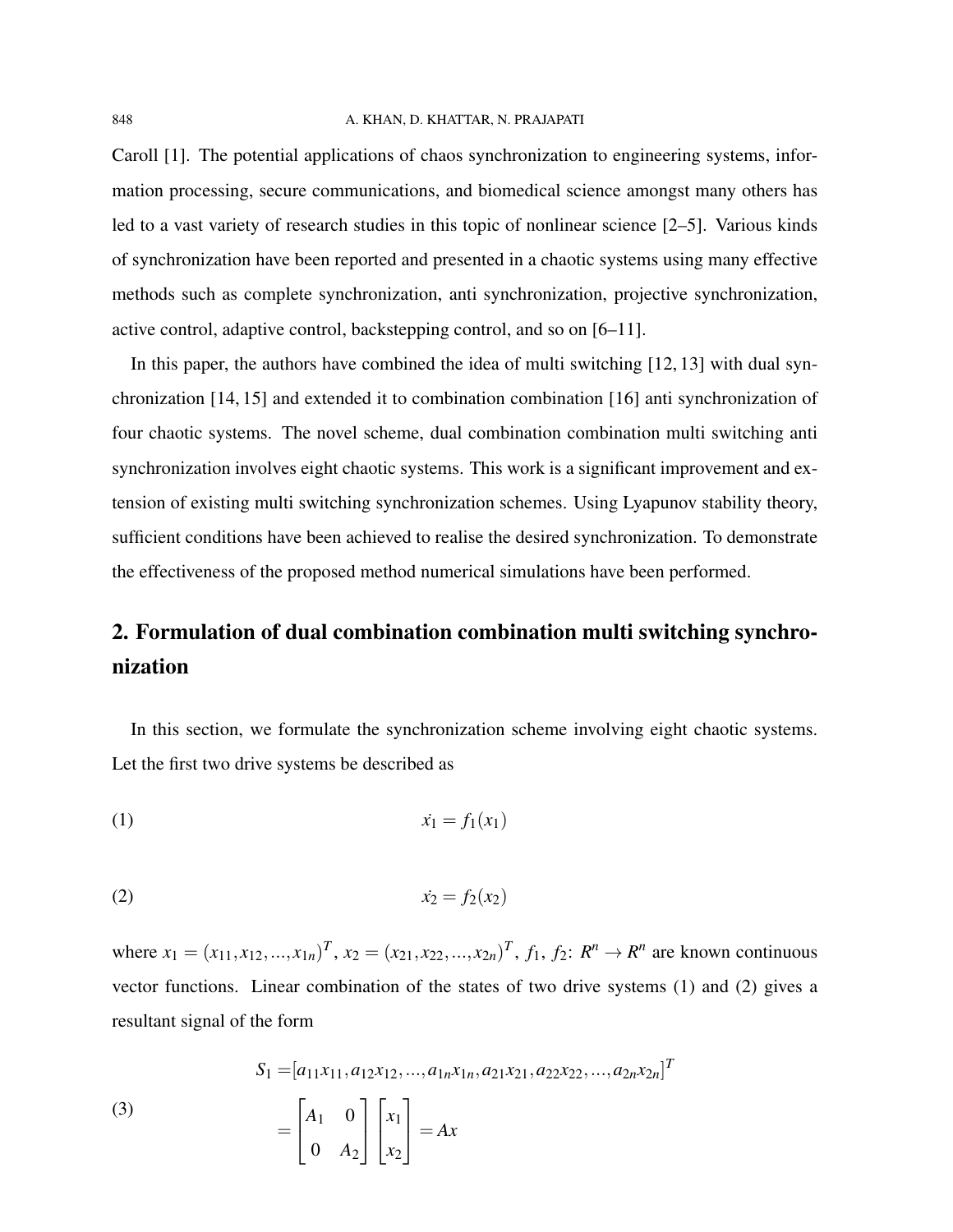where  $A_1 = diag(a_{11}, a_{12},..., a_{1n})$ , and  $A_2 = diag(a_{21}, a_{22},..., a_{2n})$  are two known matrices and  $a_{1i}, a_{2j}$  are not all zero at the same time  $(i, j = 1, 2, ..., n)$ .

Next two drive systems are written as

$$
(4) \hspace{3.1em} \dot{y}_1 = g_1(y_1)
$$

$$
y_2 = g_2(y_2)
$$

where  $y_1 = (y_{11}, y_{12}, ..., y_{1n})^T$ ,  $y_2 = (y_{21}, y_{22}, ..., y_{2n})^T$ ,  $g_1, g_2: R^n \rightarrow R^n$  are known continuous vector functions. Hence, the linear combination of the states of two drive systems (4) and (5) gives a resultant signal of the form

(6)  

$$
S_2 = [b_{11}y_{11}, b_{12}y_{12}, ..., b_{1n}y_{1n}, b_{21}y_{21}, b_{22}y_{22}, ..., b_{2n}y_{2n}]^T
$$

$$
= \begin{bmatrix} B_1 & 0 \\ 0 & B_2 \end{bmatrix} \begin{bmatrix} y_1 \\ y_2 \end{bmatrix} = By
$$

where  $B_1 = diag(b_{11}, b_{12},...,b_{1n})$ , and  $B_2 = diag(b_{21}, b_{22},...,b_{2n})$  are two known matrices and  $b_{1i}$ ,  $b_{2j}$  are not all zero at the same time  $(i, j = 1, 2, ..., n)$ .

Let the first two response systems be given by

(7) 
$$
\dot{z_1} = h_1(z_1) + u_1
$$

(8) 
$$
\dot{z_2} = h_2(z_2) + u_2
$$

where  $z_1 = (z_{11}, z_{12}, ..., z_{1n})^T$ ,  $z_2 = (z_{21}, z_{22}, ..., z_{2n})^T$ ,  $h_1, h_2$ :  $R^n \to R^n$  are known continuous vector functions, and  $u_1 = (u_{11}, u_{12},...,u_{1n})$ ,  $u_2 = (u_{21}, u_{22},...,u_{2n})$  are the controllers to be designed. By linear combination of the states of two response systems (7) and (8) a resultant signal is obtained of the form

(9)  
\n
$$
S_3 = [c_{11}z_{11}, c_{12}z_{12}, ..., c_{1n}z_{1n}, c_{21}z_{21}, c_{22}z_{22}, ..., c_{2n}z_{2n}]^T
$$
\n
$$
= \begin{bmatrix} C_1 & 0 \\ 0 & C_2 \end{bmatrix} \begin{bmatrix} z_1 \\ z_2 \end{bmatrix} = Cz
$$

where  $C_1 = diag(c_{11}, c_{12},...,c_{1n})$ , and  $C_2 = diag(c_{21}, c_{22},...,c_{2n})$  are two known matrices and  $c_{1i}, c_{2j}$  are not all zero simultaneously  $(i, j = 1, 2, ..., n)$ .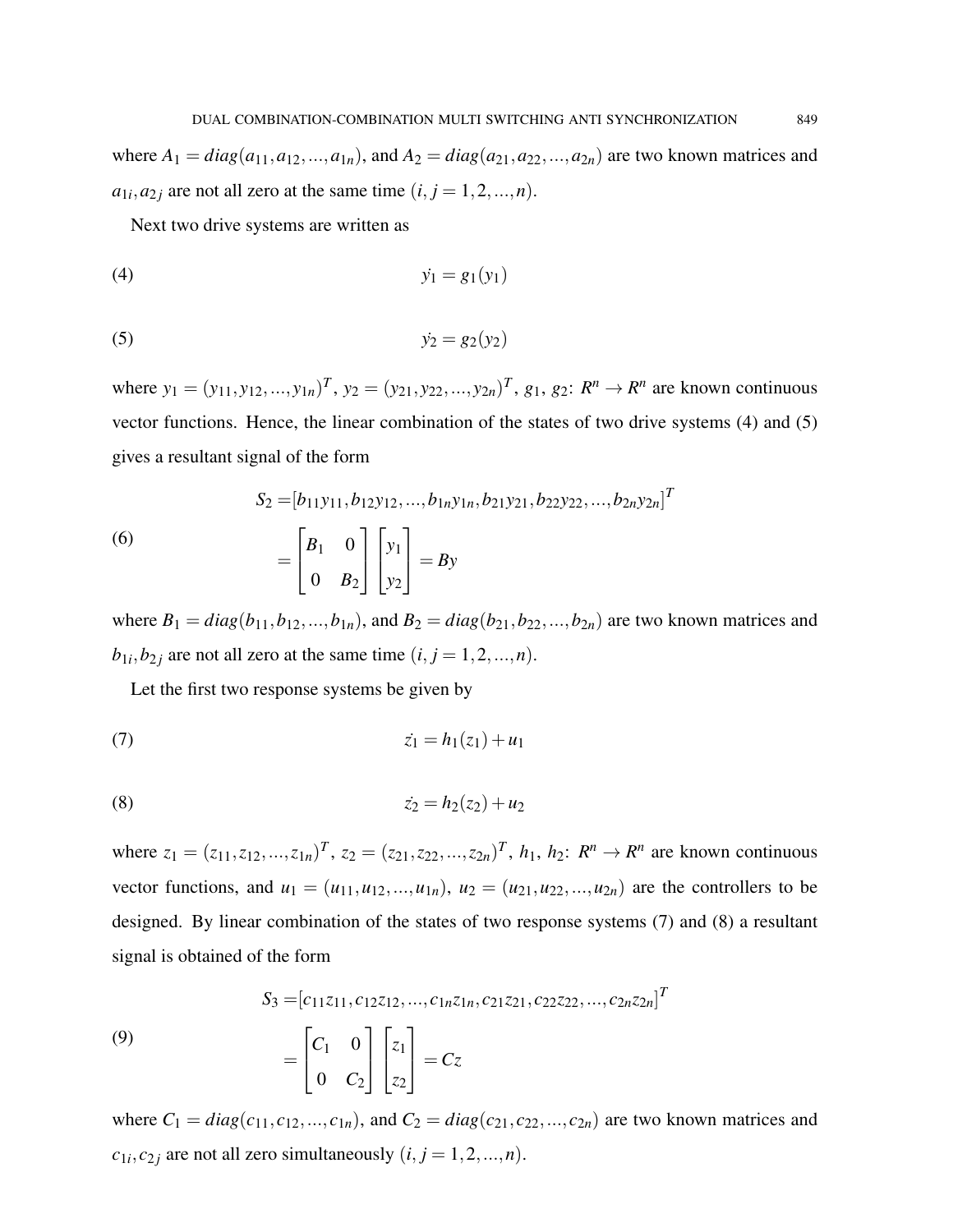Let the next two response systems be described as

(10) 
$$
\dot{w_1} = k_1(w_1) + u_3
$$

(11) 
$$
\dot{w_2} = k_2(w_2) + u_4
$$

where  $w_1 = (w_{11}, w_{12}, ..., w_{1n})^T$ ,  $w_2 = (w_{21}, w_{22}, ..., w_{2n})^T$ ,  $k_1, k_2: R^n \to R^n$  are known continuous vector functions, and  $u_3 = (u_{31}, u_{32}, ..., u_{3n})$ ,  $u_4 = (u_{41}, u_{42}, ..., u_{4n})$  are the controllers to be designed. Linear combination of the states of two response systems (10) and (11) gives a resultant signal of the form

(12)  
\n
$$
S_4 = [d_{11}w_{11}, d_{12}w_{12}, ..., d_{1n}w_{1n}, d_{21}w_{21}, d_{22}w_{22}, ..., d_{2n}w_{2n}]^T
$$
\n
$$
= \begin{bmatrix} D_1 & 0 \\ 0 & D_2 \end{bmatrix} \begin{bmatrix} w_1 \\ w_2 \end{bmatrix} = Dw
$$

where  $D_1 = diag(d_{11}, d_{12}, ..., d_{1n})$ , and  $D_2 = diag(d_{21}, d_{22}, ..., d_{2n})$  are two known matrices and  $d_{1i}$ ,  $d_{2j}$  are not all zero at the same time  $(i, j = 1, 2, ..., n)$ .

The error signal for dual combination combination synchronization is

$$
e = S_1 + S_2 + S_3 + S_4
$$
  
= Ax + By + Cz + Dw  
(13)  

$$
= \begin{bmatrix} A_1 & 0 \\ 0 & A_2 \end{bmatrix} \begin{bmatrix} x_1 \\ x_2 \end{bmatrix} + \begin{bmatrix} B_1 & 0 \\ 0 & B_2 \end{bmatrix} \begin{bmatrix} y_1 \\ y_2 \end{bmatrix} + \begin{bmatrix} C_1 & 0 \\ 0 & C_2 \end{bmatrix} \begin{bmatrix} z_1 \\ z_2 \end{bmatrix} + \begin{bmatrix} D_1 & 0 \\ 0 & D_2 \end{bmatrix} \begin{bmatrix} w_1 \\ w_2 \end{bmatrix}
$$

$$
= \begin{bmatrix} A_1x_1 + B_1y_1 + C_1z_1 + D_1w_1 \\ A_2x_2 + B_2y_2 + C_2z_2 + D_2w_2 \end{bmatrix}
$$

**Definition 2.1.** If there exist four constant diagonal matrices  $A, B, C, D \in \mathbb{R}^{2n \times 2n}$  and  $C \neq 0$  or  $D \neq 0$  such that

(14) 
$$
\lim_{t \to \infty} ||e|| = \lim_{t \to \infty} ||Ax + By + Cz + Dw|| = 0,
$$

where  $\|\cdot\|$  is the vector norm, then the drive systems (1), (2), (4), and (5) realise dual combination combination anti synchronization with the response systems (7), (8), (10), and (11).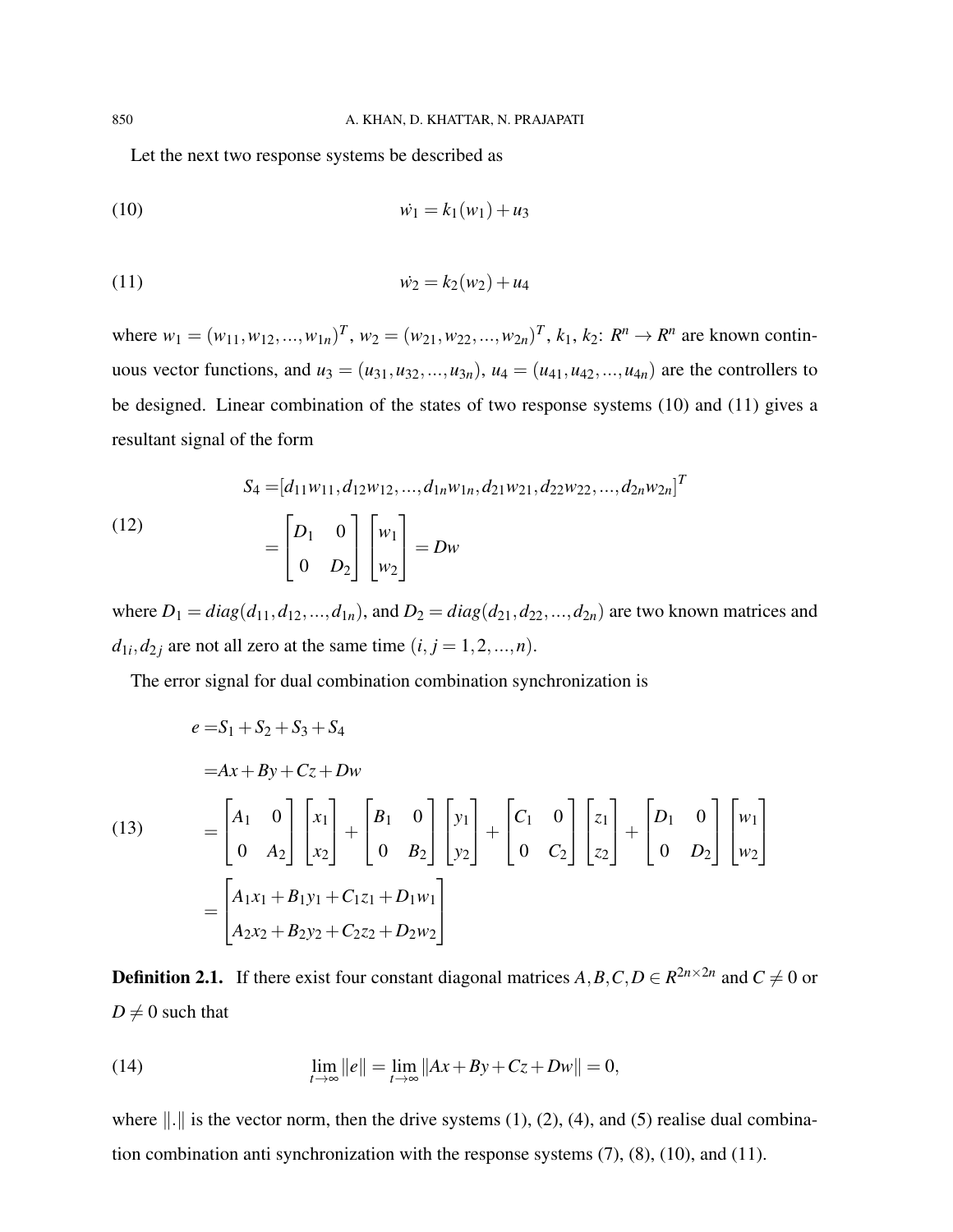Comment 2.3. From (14) we get that dual combination combination anti synchronization is achieved when

$$
\lim_{t \to \infty} ||e|| = \lim_{t \to \infty} ||Ax + By + Cz + Dw|| = 0,
$$

which is equivalent to say that

$$
\lim_{t \to \infty} ||e_1|| = \lim_{t \to \infty} ||A_1x_1 + B_1y_1 + C_1z_1 + D_1w_1|| = 0
$$
  

$$
\lim_{t \to \infty} ||e_2|| = \lim_{t \to \infty} ||A_2x_2 + B_2y_2 + C_2z_2 + D_2w_2|| = 0
$$

where  $e = (e_1, e_2)^T$ . This can be further written as

$$
\lim_{t \to \infty} e_{1m} = \lim_{t \to \infty} a_{1m} x_{1m} + b_{1m} y_{1m} + c_{1m} z_{1m} + d_{1m} w_{1m} = 0
$$
  

$$
\lim_{t \to \infty} e_{2m} = \lim_{t \to \infty} a_{2m} x_{2m} + b_{2m} y_{2m} + c_{2m} z_{2m} + d_{2m} w_{2m} = 0
$$

where  $e_1 = (e_{11}, e_{12},...,e_{1n}), e_2 = (e_{21}, e_{22},...,e_{2n}),$  and  $m = 1, 2,...,n$ .

**Comment 2.4.** Let us rewrite the components of  $e_1$ , and  $e_2$  as

(15) 
$$
\begin{cases} e_{1m_{(ijlm)}} = a_{1i}x_{1i} + b_{1j}y_{1j} + c_{1l}z_{1l} + d_{1m}w_{1m} \\ e_{2m_{(ijlm)}} = a_{2i}x_{2i} + b_{2j}y_{2j} + c_{2l}z_{2l} + d_{2m}w_{2m} \end{cases}
$$

where  $i, j, l, m = 1, 2, \ldots, n$  and the subscript (*ijlm*) denotes  $i^{th}$  component of  $x_1$  and  $x_2$ ,  $j^{th}$ component of  $y_1$  and  $y_2$ ,  $l^{th}$  component of  $z_1$  and  $z_2$ , and  $m^{th}$  component of  $w_1$  and  $w_2$ . In relation to Definition 1, the indices  $(ijlm)$  of the error states  $e_{1m_{(ijlm)}}$ , and  $e_{2m_{(ijlm)}}$  are strictly chosen to satisfy  $i = j = l = m$   $(i, j, l, m = 1, 2, ..., n)$ .

**Definition 2.5.** If the indices of the error states  $e_{1m_{(ijlm)}}$ , and  $e_{2m_{(ijlm)}}$  are redefined such that  $i = j = l \neq m$  or  $i = j = m \neq l$  or  $i = l = m \neq j$  or  $j = l = m \neq i$ ; or  $i = j \neq l = m$  or  $i = l \neq j = m$ or  $i = m \neq j = l$ ; or  $i = j \neq l \neq m$  or  $i = l \neq j \neq m$  or  $i = m \neq l \neq j$  or  $i \neq j = l \neq m$  or  $i \neq j \neq l = m$  or  $i \neq l \neq j = m$ ; or  $i \neq j \neq l \neq m$  and

(16) 
$$
\lim_{t \to \infty} ||e|| = \lim_{t \to \infty} ||Ax + By + Cz + Dw|| = 0,
$$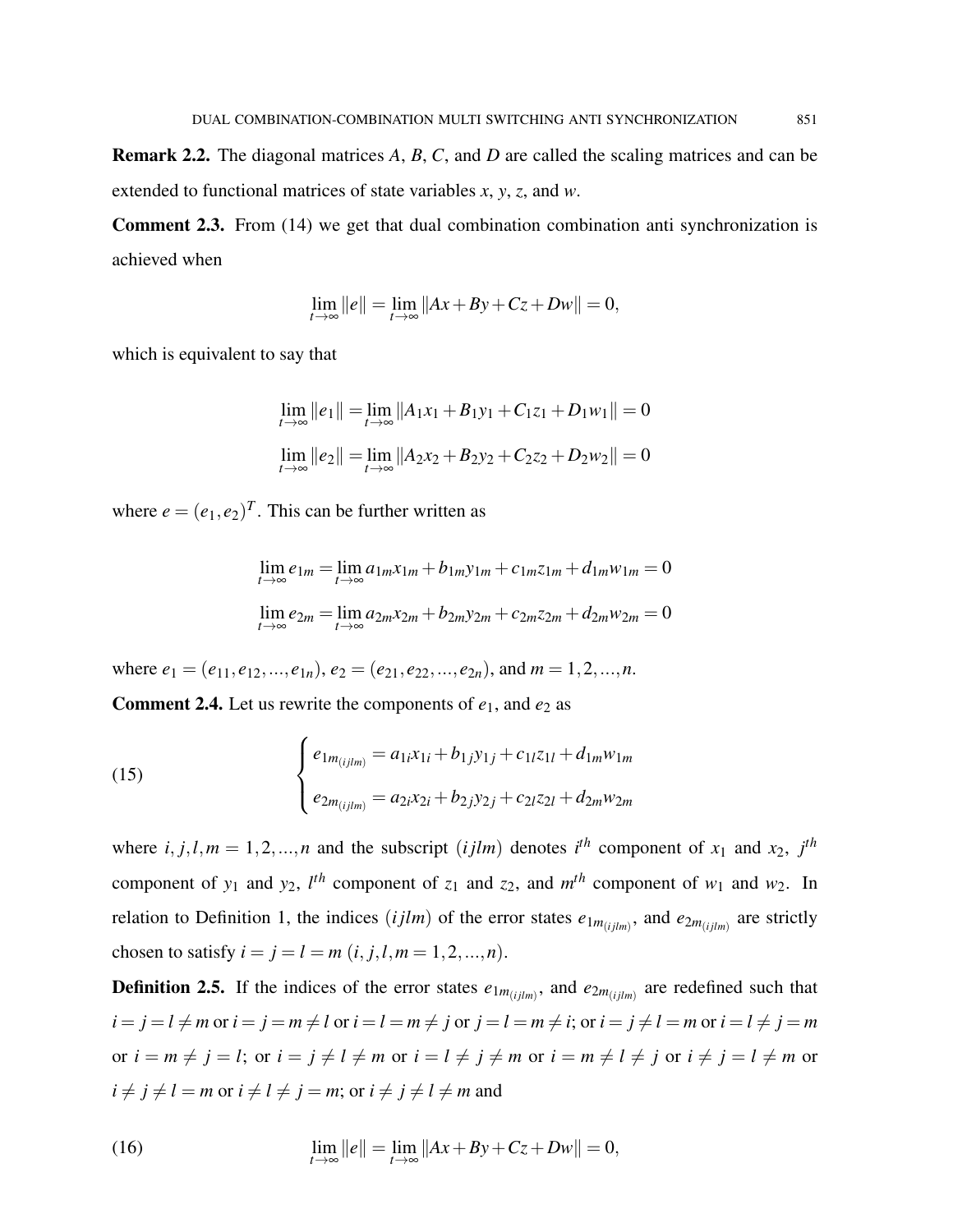where  $i, j, l, m = 1, 2, \dots, n$  and  $\|\cdot\|$  is the vector norm, then the drive systems (1), (2), (4), and (5) are said to be in dual combination combination multi switching anti synchronization with response systems  $(7)$ ,  $(8)$ ,  $(10)$ , and  $(11)$ .

**Remark 2.6.** If  $A_1 = B_1 = C_1 = D_1 = 0$ , or  $A_2 = B_2 = C_2 = D_2 = 0$ , then dual combination combination multi switching anti synchronization changes to multi switching combination combination anti synchronization problem of chaotic systems.

**Remark 2.7.** If  $C_1 = C_2 = 0$ , or  $D_1 = D_2 = 0$ , then dual combination combination multi switching anti synchronization changes to dual combination multi switching anti synchronization of chaotic systems.

**Remark 2.8.** If  $A_1 = B_1 = C_1 = D_1 = 0$ , and  $C_2 = 0$  or  $D_2 = 0$ , or  $A_2 = B_2 = C_2 = D_2 = 0$ , and  $C_1 = 0$  or  $D_1 = 0$ , then dual combination combination multi switching anti synchronization changes to multi switching combination anti synchronization of chaotic systems.

**Remark 2.9.** Using suitable values for the scaling factors  $A_1$ ,  $A_2$ ,  $B_1$ ,  $B_2$ ,  $C_1$ ,  $C_2$ ,  $D_1$ , and *D*2, multi switching dual projective anti synchronization and multi switching projective anti synchronization may also be obtained by the proposed scheme.

### 3. Synchronization Theory

In this section we achieve the dual combination combination multi switching anti synchronization among four chaotic drive systems and four chaotic response systems. Let the control functions be defined as

(17) 
$$
\begin{cases} U_{1m} = -a_{1i}f_{1i} - b_{1j}g_{1j} - c_{1l}h_{1l} - d_{1m}k_{1m} - e_{1m_{(ijlm)}}, & (i, j, l, m = 1, 2, ..., n) \\ U_{2m} = -a_{2i}f_{2i} - b_{2j}g_{2j} - c_{2l}h_{2l} - d_{2m}k_{2m} - e_{2m_{(ijlm)}}, & (i, j, l, m = 1, 2, ..., n) \end{cases}
$$

where

(18) 
$$
\begin{cases} U_{1m} = c_{1l}u_{1l} + d_{1m}u_{3m}, & (l,m = 1,2,...,n) \\ U_{2m} = c_{2l}u_{2l} + d_{2m}u_{4m}, & (l,m = 1,2,...,n) \end{cases}
$$

and  $f_1 = (f_{11}, f_{12},..., f_{1n})^T$ ,  $f_2 = (f_{21}, f_{22},..., f_{2n})^T$ ,  $g_1 = (g_{11}, g_{12},..., g_{1n})^T$ ,  $g_2 = (g_{21}, g_{22},..., g_{2n})^T$ ,  $h_1 = (h_{11}, h_{12}, ..., h_{1n})^T$ ,  $h_2 = (h_{21}, h_{22}, ..., h_{2n})^T$ ,  $k_1 = (k_{11}, k_{12}, ..., k_{1n})^T$ , and  $k_2 = (k_{21}, k_{22}, ..., k_{2n})^T$ .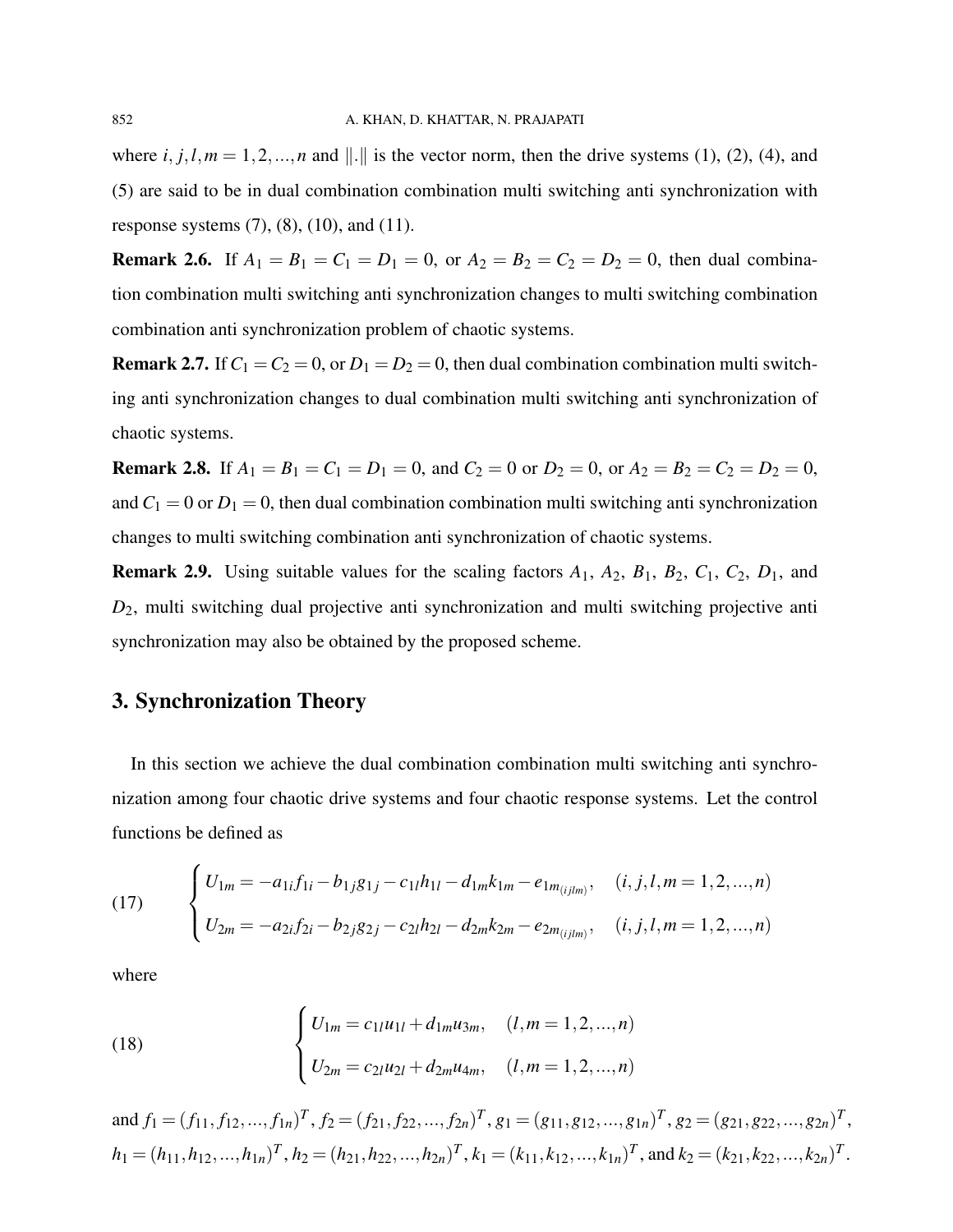Theorem 3.1.The drive systems (1), (2), (4), and (5) achieve dual combination combination multi switching anti synchronization with response systems (7), (8), (10), and (11) if the control functions are chosen as given in (17).

Proof Using (13) the error dynamical system can be written as

(19) 
$$
\dot{e} = \begin{bmatrix} \dot{e}_1 \\ \dot{e}_2 \end{bmatrix} = \begin{bmatrix} A_1\dot{x}_1 + B_1\dot{y}_1 + C_1\dot{z}_1 + D_1\dot{w}_1 \\ A_2\dot{x}_2 + B_2\dot{y}_2 + C_2\dot{z}_2 + D_2\dot{w}_2 \end{bmatrix}
$$

which can be further written as

(20) 
$$
\begin{bmatrix} \dot{e}_1 \\ \dot{e}_2 \end{bmatrix} = \begin{bmatrix} A_1f_1 + B_1g_1 + C_1(h_1 + u_1) + D_1(k_1 + u_3) \\ A_2f_2 + B_2g_2 + C_2(h_2 + u_2) + D_2(k_2 + u_4) \end{bmatrix}
$$

From this we obtain

(21)  

$$
\begin{cases}\n\dot{e}_{1m_{(ijlm)}} = a_{1i}f_{1i} + b_{1j}g_{1j} + c_{1l}(h_{1l} + u_{1l}) + d_{1m}(k_{1m} + u_{3m}), \\
(i, j, l, m = 1, 2, ..., n) \\
\dot{e}_{2m_{(ijlm)}} = a_{2i}f_{2i} + b_{2j}g_{2j} + c_{2l}(h_{2l} + u_{2l}) + d_{2m}(k_{2m} + u_{4m}), \\
(i, j, l, m = 1, 2, ..., n)\n\end{cases}
$$

where the indices (ijlm) satisfies one of the generic conditions given in Definition 2. Let the Lyapunov function be defined as

$$
V = \frac{1}{2}e^{T}e
$$
  
=  $\frac{1}{2}\sum_{m=1}^{n} (e_{1m_{(ijlm)}})^{2} + \frac{1}{2}\sum_{m=1}^{n} (e_{2m_{(ijlm)}})^{2}$ 

The derivative  $\dot{V}$  is obtained as

(22) 
$$
\dot{V} = \sum_{m=1}^{n} e_{1m_{(ijlm)}} \dot{e}_{1m_{(ijlm)}} + \sum_{m=2}^{n} e_{2m_{(ijlm)}} \dot{e}_{2m_{(ijlm)}}
$$

 $\overline{a}$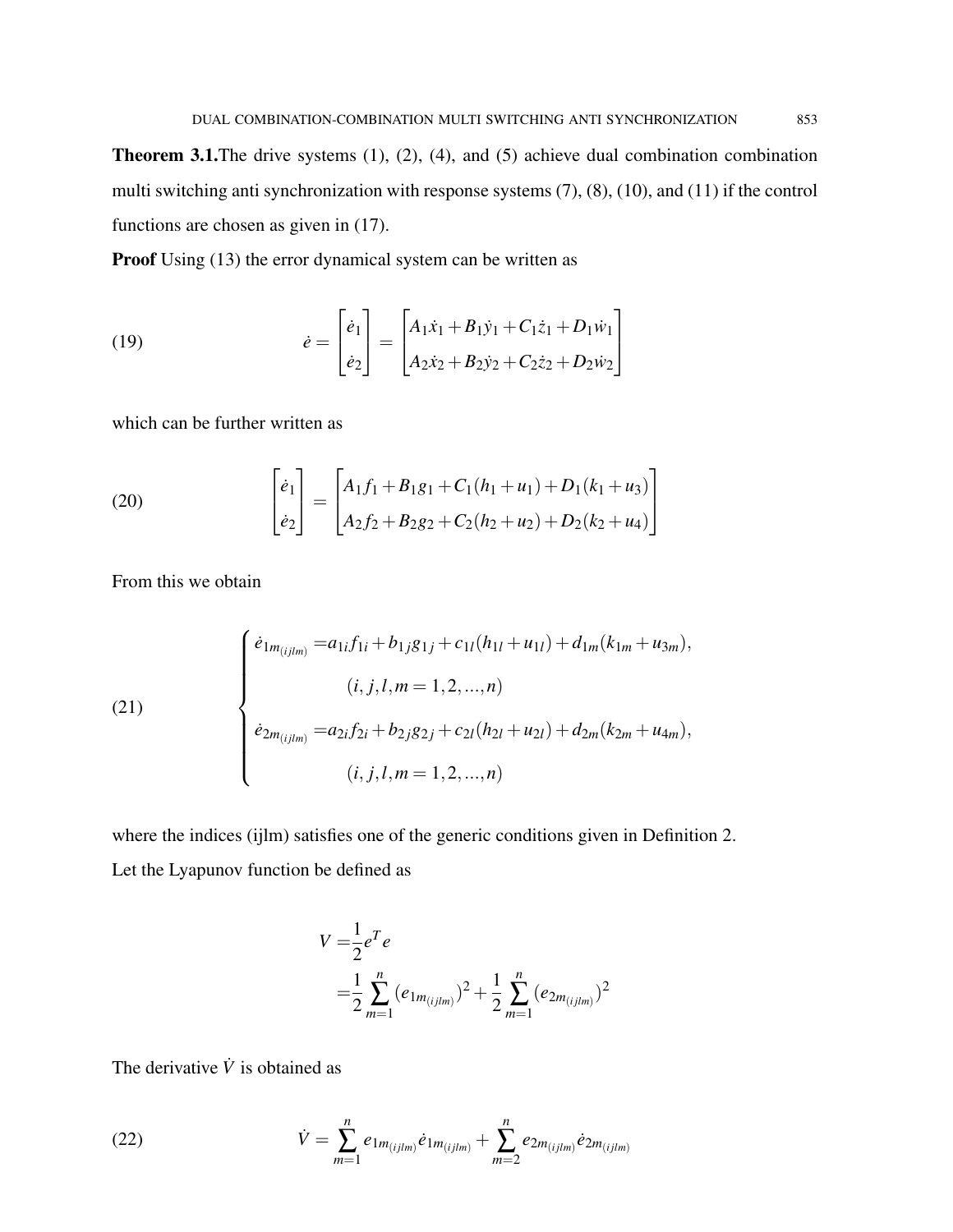Using (17) and (21) in the above equation we get

$$
\dot{V} = \sum_{m=1}^{n} e_{1m_{(ijlm)}} [a_{1i}f_{1i} + b_{1j}g_{1j} + c_{1l}h_{1l} + d_{1m}k_{1m} + U_{1m}] \n+ \sum_{m=1}^{n} e_{2m_{(ijlm)}} [a_{2i}f_{2i} + b_{2j}g_{2j} + c_{2l}h_{2l} + d_{2m}k_{2m} + U_{2m}] \n= \sum_{m=1}^{n} e_{1m_{(ijlm)}} (-e_{1m_{(ijlm)}}) + \sum_{m=1}^{n} e_{2m_{(ijlm)}} (-e_{2m_{(ijlm)}}) \quad (Using (17)) \n= - e^{T} e
$$

Thus we see that  $\dot{V}$  is negative definite. Using Lyapunov stability theory, we get  $\lim_{t\to\infty} ||e|| = 0$ , which gives us  $\lim_{t\to\infty} ||e_1|| = 0$  and  $\lim_{t\to\infty} ||e_2|| = 0$ . This means that the drive systems (1), (2), (4), and (5) achieve dual combination combination multi switching synchronization with response systems  $(7)$ ,  $(8)$ ,  $(10)$ , and  $(11)$ .

The following corollaries are easily obtained from Theorem 1 and their proofs are omitted here.

Corollary 3.2. (i) If  $a_{1i} = b_{1j} = c_{1l} = d_{1m} = 0$ ,  $i, j, l, m = 1, 2, ..., n$  then the drive systems (2) and (5) achieve multi switching combination combination anti synchronization with the response systems (8) and (11) provided the control function is chosen as

$$
U_{2m} = -a_{2i}f_{2i} - b_{2j}g_{2j} - c_{2l}h_{2l} - d_{2m}k_{2m} - e_{2m_{(ijlm)}}, \quad (i, j, l, m = 1, 2, ..., n)
$$

(ii) If  $a_{2i} = b_{2j} = c_{2l} = d_{2m} = 0$ , *i*, *j*,*l*,*m* = 1,2,...,*n* then the drive systems (1) and (4) achieve multi switching combination combination anti synchronization with the response systems (7) and (10) provided the control function is chosen as

$$
U_{1m} = -a_{1i}f_{1i} - b_{1j}g_{1j} - c_{1l}h_{1l} - d_{1m}k_{1m} - e_{1m(ijlm)}, \quad (i, j, l, m = 1, 2, ..., n)
$$

**Corollary 3.3.** (i) If  $c_{1l} = c_{2l} = 0$ ,  $l = 1, 2, ..., n$  then the drive systems (1), (2), (4) and (5) achieve dual combination multi switching anti synchronization with the response systems (10)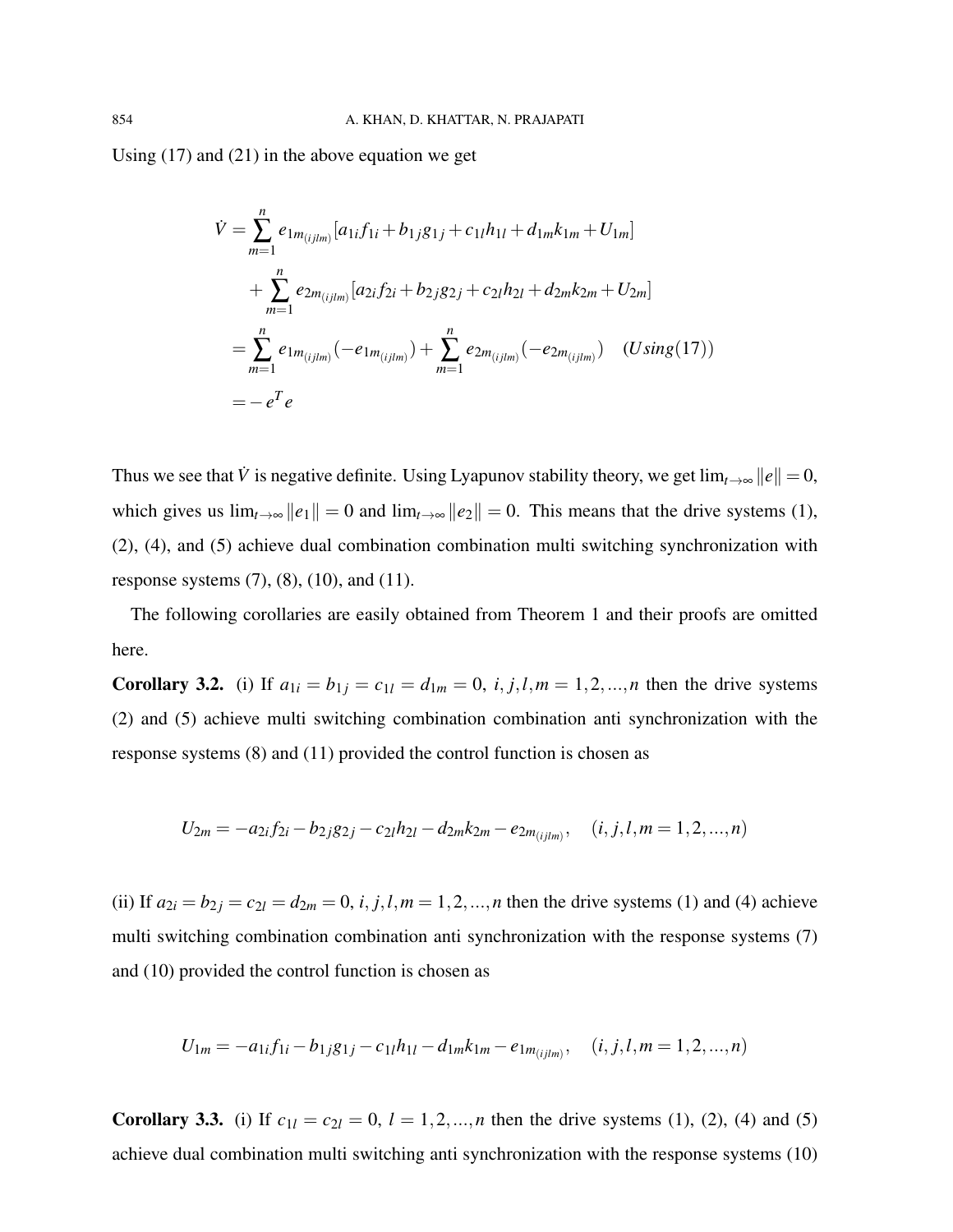and (11) provided the control functions are chosen as

$$
u_{3m} = -d_{1m}^{-1}a_{1i}f_{1i} - d_{1m}^{-1}b_{1j}g_{1j} - k_{1m} - d_{1m}^{-1}e_{1m_{(ijlm)}}, \quad (i, j, l, m = 1, 2, ..., n)
$$
  

$$
u_{4m} = -d_{2m}^{-1}a_{2i}f_{2i} - d_{2m}^{-1}b_{2j}g_{2j} - k_{2m} - d_{2m}^{-1}e_{2m_{(ijlm)}}, \quad (i, j, l, m = 1, 2, ..., n)
$$

(ii) If  $d_{1m} = d_{2m} = 0$ ,  $m = 1, 2, ..., n$  then the drive systems (1), (2), (4) and (5) achieve dual combination multi switching anti synchronization with the response systems (7) and (8) provided the control functions are chosen as

$$
u_{1l} = -c_{1l}^{-1} a_{1i} f_{1i} - c_{1l}^{-1} b_{1j} g_{1j} - h_{1l} - c_{1l}^{-1} e_{1m_{(ijlm)}}, \quad (i, j, l, m = 1, 2, ..., n)
$$
  

$$
u_{2l} = -c_{2l}^{-1} a_{2i} f_{2i} - c_{2l}^{-1} b_{2j} g_{2j} - h_{2l} - c_{2l}^{-1} e_{2m_{(ijlm)}}, \quad (i, j, l, m = 1, 2, ..., n)
$$

Corollary 3.4. (i) If  $a_{1i} = b_{1j} = c_{1l} = d_{1m} = 0$ , and  $c_{2m} = 0$ , *i*, *j*, *l*,  $m = 1, 2, ..., n$  then the drive systems (2) and (5) achieve multi switching combination anti synchronization with the response system  $(11)$  provided the control function is chosen as

$$
u_{4m} = -d_{2m}^{-1}a_{2i}f_{2i} - d_{2m}^{-1}b_{2j}g_{2j} - k_{2m} - d_{2m}^{-1}e_{2m_{(ijlm)}}, \quad (i, j, l, m = 1, 2, ..., n)
$$

(ii) If  $a_{1i} = b_{1j} = c_{1l} = d_{1m} = 0$ , and  $d_{2m} = 0$ , *i*, *j*, *l*,  $m = 1, 2, ..., n$  then the drive systems (2) and (5) achieve multi switching combination anti synchronization with the response system (8) provided the control function is chosen as

$$
u_{2l} = -c_{2l}^{-1} a_{2i} f_{2i} - c_{2l}^{-1} b_{2j} g_{2j} - h_{2l} - c_{2l}^{-1} e_{2m_{(ijlm)}}, \quad (i, j, l, m = 1, 2, ..., n)
$$

(iii) If  $a_{2i} = b_{2j} = c_{2l} = d_{2m} = 0$ , and  $c_{1m} = 0$ , *i*, *j*,*l*,*m* = 1,2,...,*n* then the drive systems (1) and (4) achieve multi switching combination anti synchronization with the response system (10) provided the control function is chosen as

$$
u_{3m} = -d_{1m}^{-1}a_{1i}f_{1i} - d_{1m}^{-1}b_{1j}g_{1j} - k_{1m} - d_{1m}^{-1}e_{1m_{(ijlm)}}, \quad (i, j, l, m = 1, 2, ..., n)
$$

(iv) If  $a_{2i} = b_{2j} = c_{2l} = d_{2m} = 0$ , and  $d_{1m} = 0$ , *i*, *j*,*l*,*m* = 1,2,...,*n* then the drive systems (1) and (4) achieve multi switching combination anti synchronization with the response system (7)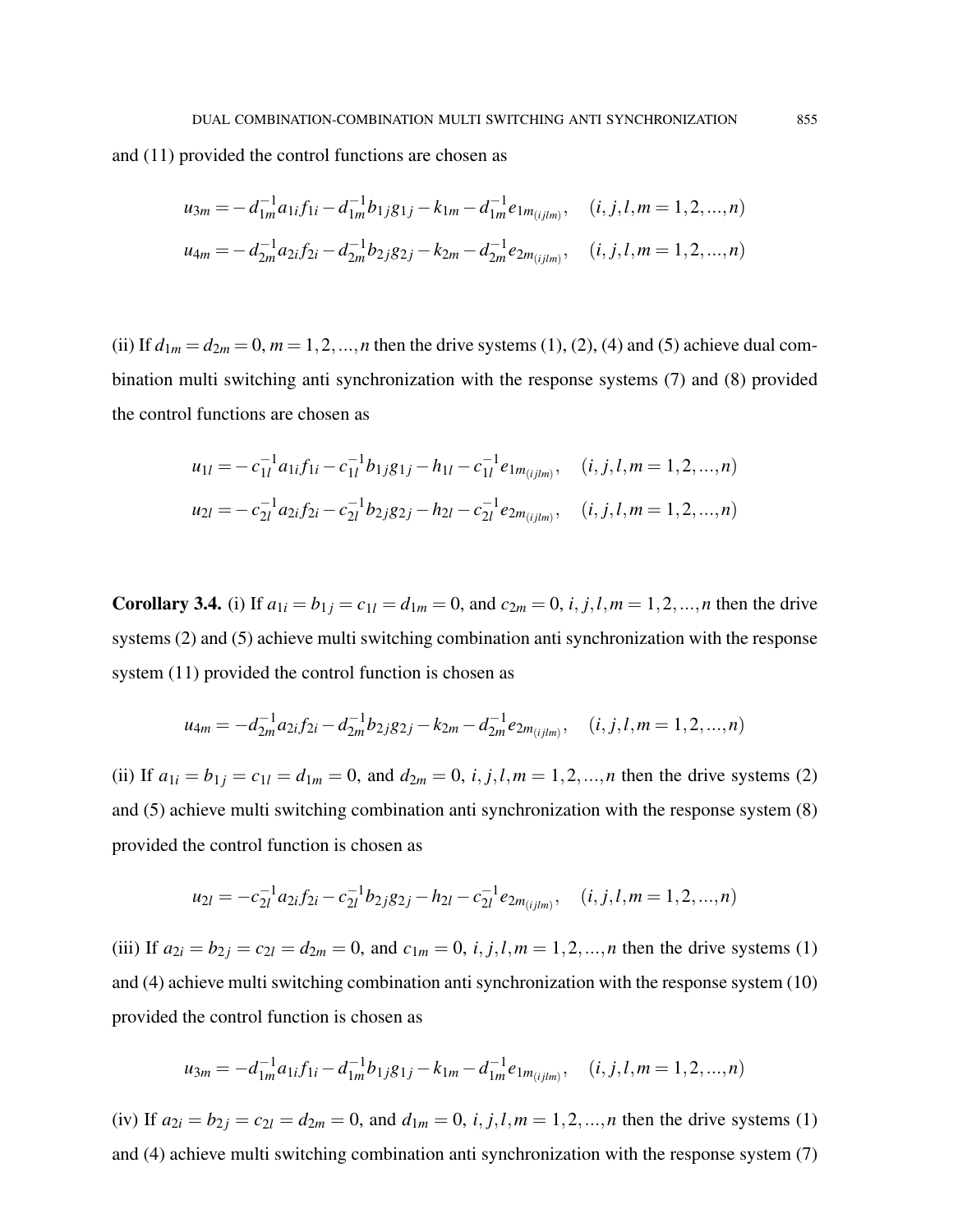provided the control function is chosen as

$$
u_{1l} = -c_{1l}^{-1}a_{1i}f_{1i} - c_{1l}^{-1}b_{1j}g_{1j} - h_{1l} - c_{1l}^{-1}e_{1m_{(ijlm)}}, \quad (i, j, l, m = 1, 2, ..., n)
$$

# 4. Illustration of the synchronization scheme

In this section we realize the dual combination combination multi switching synchronization among eight chaotic systems and perform numerical simulations to show the validity and effectiveness of the proposed scheme. As an example we consider Lorenz system and Chen system to demonstrate the method. let the first two drive systems be given as

(23)  

$$
\begin{cases}\n\dot{x}_{11} = 10(x_{12} - x_{11}) \\
\dot{x}_{12} = 28x_{11} - x_{11}x_{13} - x_{12} \\
\dot{x}_{13} = x_{11}x_{12} - \frac{8}{3}x_{13}\n\end{cases}
$$

(24)  

$$
\begin{cases}\n\dot{x}_{21} = 35(x_{22} - x_{21}) \\
\dot{x}_{22} = -x_{21}x_{23} - 7x_{21} + 28x_{22} \\
\dot{x}_{23} = x_{21}x_{22} - 3x_{23}\n\end{cases}
$$

The next two drive systems are considered as

(25)  

$$
\begin{cases}\n\dot{y}_{11} = 10(y_{12} - y_{11}) \\
\dot{y}_{12} = 28y_{11} - y_{11}y_{13} - y_{12} \\
\dot{y}_{13} = y_{11}y_{12} - \frac{8}{3}y_{13}\n\end{cases}
$$

(26)  

$$
\begin{cases}\n\dot{y}_{21} = 35(y_{22} - y_{21}) \\
\dot{y}_{22} = -y_{21}y_{23} - 7y_{21} + 28y_{22} \\
\dot{y}_{23} = y_{21}y_{22} - 3y_{23}\n\end{cases}
$$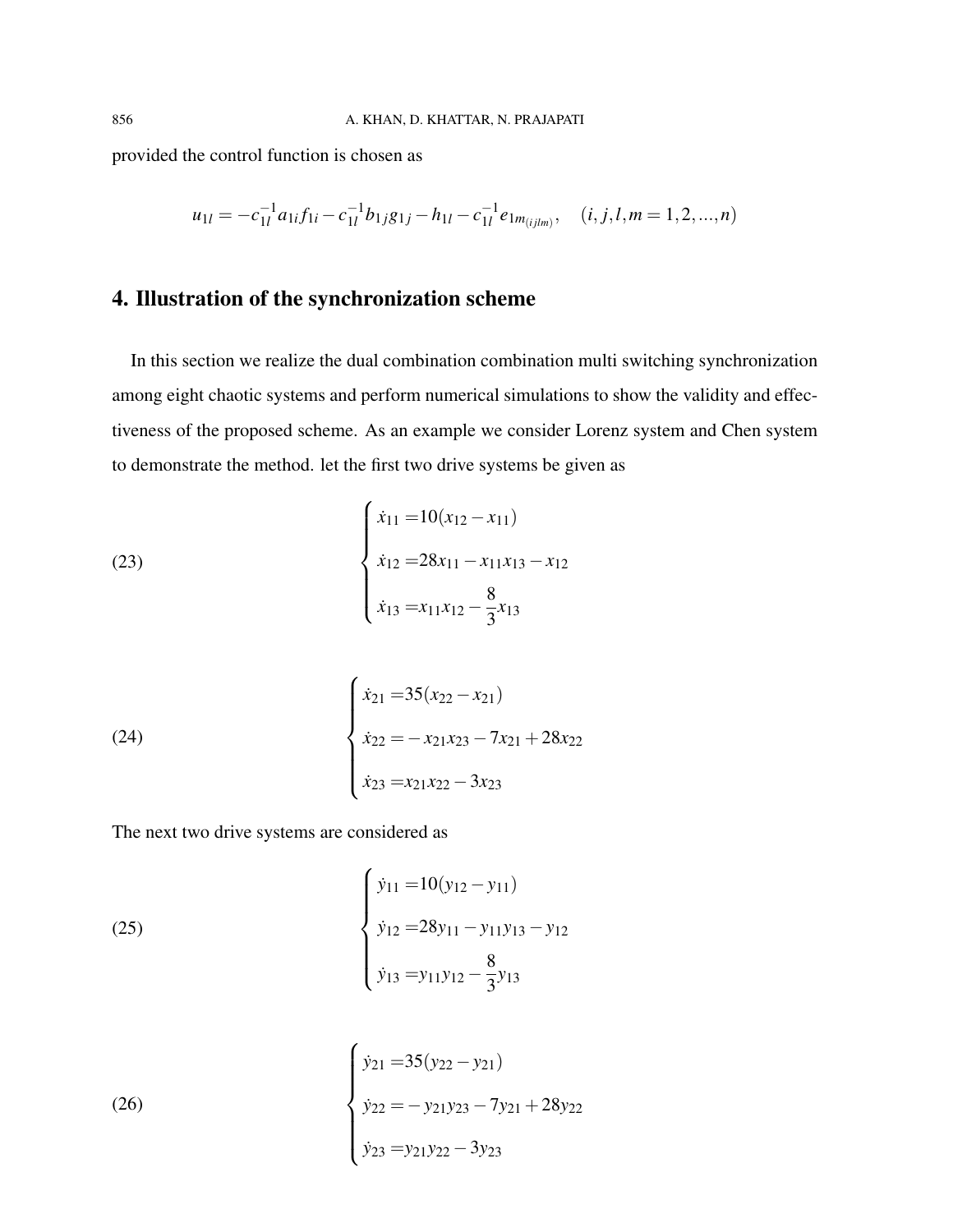The first two response system are described as

(27) 
$$
\begin{cases} \dot{z}_{11} = 10(z_{12} - z_{11}) + u_{11} \\ \dot{z}_{12} = 28z_{11} - z_{11}z_{13} - z_{12} + u_{12} \\ \dot{z}_{13} = z_{11}z_{12} - \frac{8}{3}z_{13} + u_{13} \end{cases}
$$

(28)  

$$
\begin{cases}\n\dot{z}_{21} = 35(z_{22} - z_{21}) + u_{21} \\
\dot{z}_{22} = -z_{21}z_{23} - 7z_{21} + 28z_{22} + u_{22} \\
\dot{z}_{23} = z_{21}z_{22} - 3z_{23} + u_{23}\n\end{cases}
$$

and the next two response systems are taken as

(29)  

$$
\begin{cases} \dot{w}_{11} = 10(w_{12} - w_{11}) + u_{31} \\ \dot{w}_{12} = 28w_{11} - w_{11}w_{13} - w_{12} + u_{32} \\ \dot{w}_{13} = w_{11}w_{12} - \frac{8}{3}w_{13} + u_{33} \end{cases}
$$

(30)  

$$
\begin{cases} \dot{w}_{21} = 35(w_{22} - w_{21}) + u_{41} \\ \dot{w}_{22} = -w_{21}w_{23} - 7w_{21} + 28w_{22} + u_{42} \\ \dot{w}_{23} = w_{21}w_{22} - 3w_{23} + u_{43} \end{cases}
$$

By the conditions on indices  $i, j, l, m = 1, 2, 3$  stated in Definition 2, several multi switching combination exist for defining the error  $e = (e_1, e_2)^T$ . We will present results for one randomly selected error space vector combination formed out of several possibilities. Let us define  $e_1 =$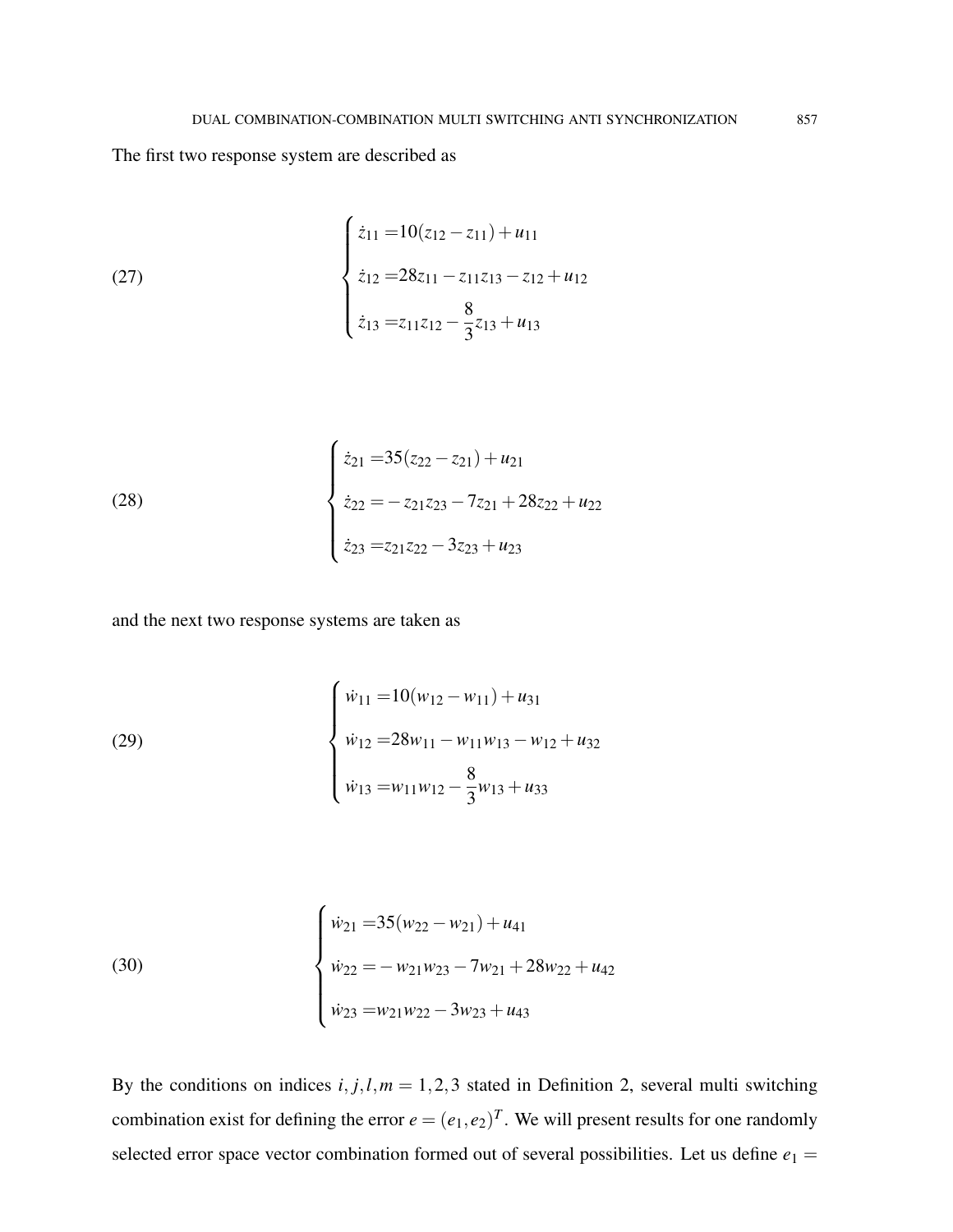$(e_{11_{(1231)}}, e_{12_{(3122)}}, e_{13_{(2313)}})$ , and  $e_2 = (e_{21_{(3121)}}, e_{22_{(1312)}}, e_{23_{(2233)}})$  where

$$
e_{11_{(1231)}} = a_{11}x_{11} + b_{12}y_{12} - c_{13}z_{13} - d_{11}w_{11}
$$
  
\n
$$
e_{12_{(3122)}} = a_{13}x_{13} + b_{11}y_{11} - c_{12}z_{12} - d_{12}w_{12}
$$
  
\n
$$
e_{13_{(2313)}} = a_{12}x_{12} + b_{13}y_{13} - c_{11}z_{11} - d_{13}w_{13}
$$
  
\n
$$
e_{21_{(3121)}} = a_{23}x_{23} + b_{21}y_{21} - c_{22}z_{22} - d_{21}w_{21}
$$
  
\n
$$
e_{22_{(1312)}} = a_{21}x_{21} + b_{23}y_{23} - c_{21}z_{21} - d_{22}w_{22}
$$
  
\n
$$
e_{23_{(2233)}} = a_{22}x_{22} + b_{22}y_{22} - c_{23}z_{23} - d_{23}w_{23}
$$

under the assumption that  $A_1 = diag(a_{11}, a_{12}, a_{13}), A_2 = diag(a_{21}, a_{22}, a_{23}), B_1 = diag(b_{11}, b_{12}, b_{13}),$  $B_2 = diag(b_{21}, b_{22}, b_{23}), C_1 = diag(c_{11}, c_{12}, c_{13}), C_2 = diag(c_{21}, c_{22}, c_{23}), D_1 = diag(d_{11}, d_{12}, d_{13}),$ and  $D_2 = diag(d_{21}, d_{22}, d_{23})$ . Assuming  $A_1 = A_2 = B_1 = B_2 = C_1 = C_2 = D_1 = D_2 = I$ , the controllers are chosen as

(31)  
\n
$$
\begin{cases}\nU_{11} = -10(x_{12} - x_{11}) - (28y_{11} - y_{11}y_{13} - y_{12}) - (z_{11}z_{12} - \frac{8}{3}z_{13}) \\
-10(w_{12} - w_{11}) - e_{11} & (z_{12}) \\
U_{12} = -(x_{11}x_{12} - \frac{8}{3}x_{13}) - 10(y_{12} - y_{11}) \\
- (28z_{11} - z_{11}z_{13} - z_{12}) - (28w_{11} - w_{11}w_{13} - w_{12}) - e_{12} & (z_{12}) \\
U_{13} = -(28x_{11} - x_{11}x_{13} - x_{12}) - (y_{11}y_{12} - \frac{8}{3}y_{13}) - 10(z_{12} - z_{11}) \\
- (w_{11}w_{12} - \frac{8}{3}w_{13}) - e_{13} & (z_{13})\n\end{cases}
$$

(32)  
\n
$$
\begin{cases}\nU_{21} = -(x_{21}x_{22} - 3x_{23}) - 35(y_{22} - y_{21}) - (-z_{21}z_{23} - 7z_{21} + 28z_{22}) \\
- 35(w_{22} - w_{21}) - e_{21_{(3121)}}\n\end{cases}
$$
\n
$$
(32)
$$
\n
$$
U_{22} = -35(x_{22} - x_{21}) - (y_{21}y_{22} - 3y_{23}) - 35(z_{22} - z_{21}) - (-w_{21}w_{23} - 7w_{21} + 28w_{22}) - e_{22_{(1312)}}\n\end{cases}
$$
\n
$$
U_{23} = -(-x_{21}x_{23} - 7x_{21} + 28x_{22}) - (-y_{21}y_{23} - 7y_{21} + 28y_{22}) - (z_{21}z_{22} - 3z_{23}) - (w_{21}w_{22} - 3w_{23}) - e_{23_{(2233)}}
$$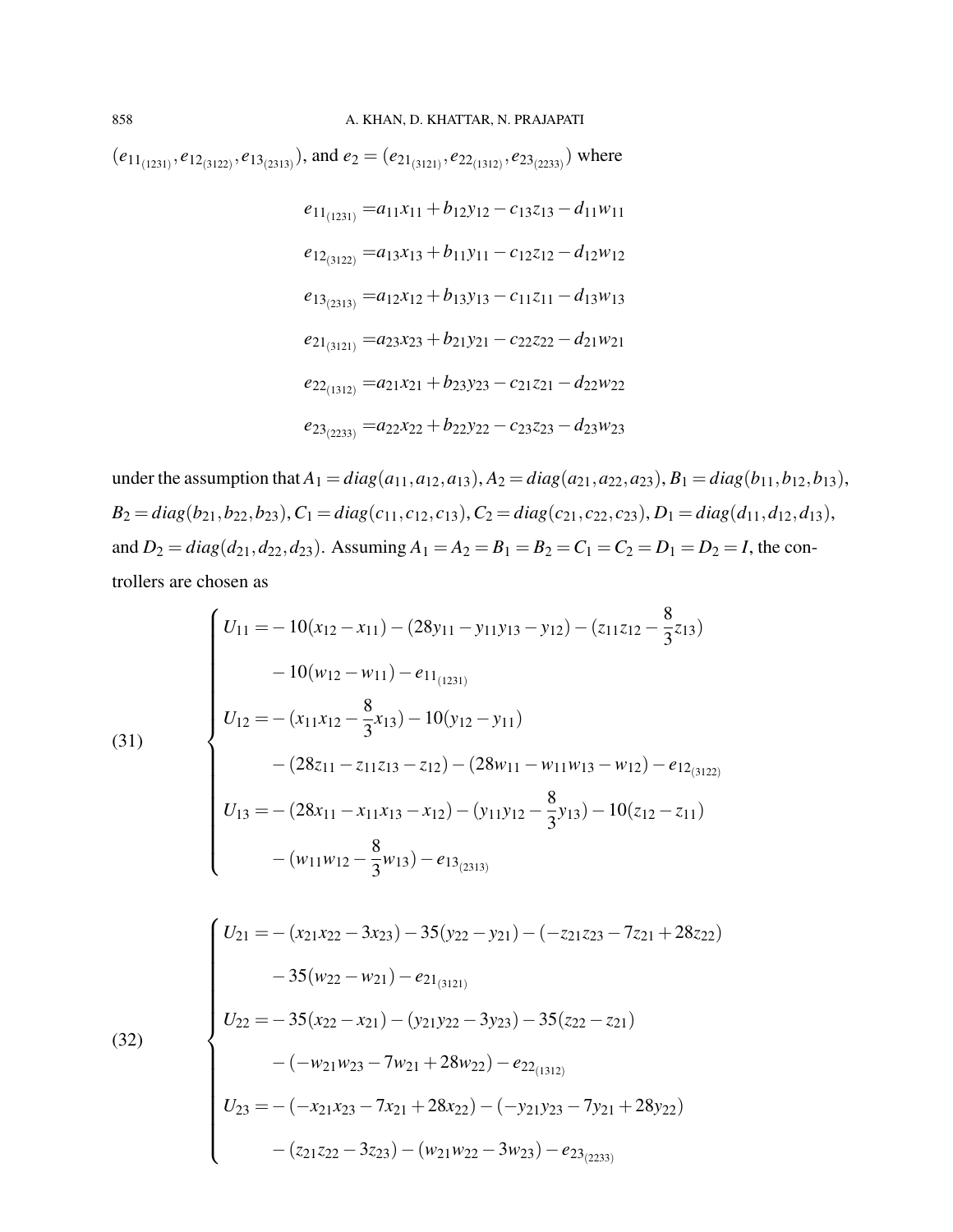where  $U_{11} = u_{13} + u_{31}$ ,  $U_{12} = u_{12} + u_{32}$ ,  $U_{13} = u_{11} + u_{33}$ ,  $U_{21} = u_{22} + u_{41}$ ,  $U_{22} = u_{21} + u_{42}$ , and  $U_{23} = u_{23} + u_{43}.$ 

These controllers (31) and (32) are designed in accordance with Theorem 1 in order to realise the desired synchronization. In the numerical simulations process the initial conditions of the drive and response systems are chosen as  $(x_{11}, x_{12}, x_{13}) = (1.1, 0, -0.1), (x_{21}, x_{22}, x_{23}) =$  $(1.5,0.9,0.1), (y_{11}, y_{12}, y_{13}) = (0,-0.1,2), (y_{21}, y_{22}, y_{23}) = (-1,1,1.5), (z_{11}, z_{12}, z_{13}) = (0.5,1.2,5),$  $(z_{21}, z_{22}, z_{23}) = (0.7, -3, 1.1), (w_{11}, w_{12}, w_{13}) = (0, -1, 0),$  and  $(w_{21}, w_{22}, w_{23}) = (-2, -0.5, 1).$ Figures  $(1) - (6)$  illustrates the time response of synchronized states. We can see that the desired dual combination combination multi switching anti synchronization is achieved with the controllers we designed.



FIGURE 1. Response for states  $x_{11} + y_{12}$  and  $z_{13} + w_{11}$  for drive systems (23),  $(25)$  and response systems  $(27)$ ,  $(29)$ .

# 5. Conclusion



FIGURE 2. Response for states  $x_{13} + y_{11}$  and  $z_{12} + w_{12}$  for drive systems (23),  $(25)$  and response systems  $(27)$ ,  $(29)$ .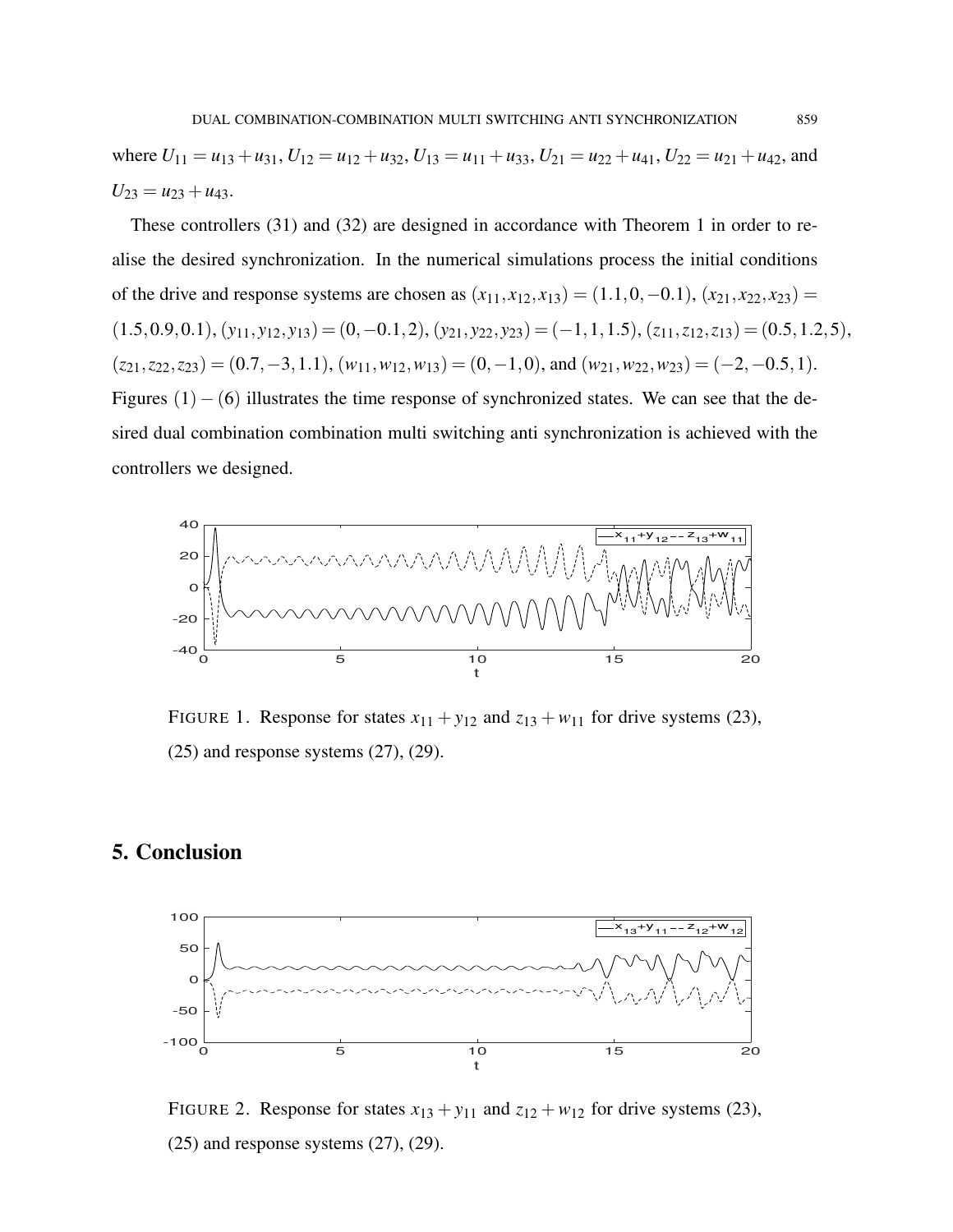

FIGURE 3. Response for states  $x_{12} + y_{13}$  and  $z_{11} + w_{13}$  for drive systems (23),  $(25)$  and response systems  $(27)$ ,  $(29)$ .



FIGURE 4. Response for states  $x_{23} + y_{21}$  and  $z_{22} + w_{21}$  for drive systems (24), (26) and response systems (28), (30).



FIGURE 5. Response for states  $x_{21} + y_{23}$  and  $z_{21} + w_{22}$  for drive systems (24), (26) and response systems (28), (30).

In this paper a novel scheme for synchronization involving eight chaotic systems has been proposed. The proposed scheme dual combination combination multi switching anti synchronization achieves synchronization between four chaotic drive systems and four chaotic response systems in a multi switching manner. The complexity of signal achieved by multiple combination increases the security of transmitted signal, as the dynamic behaviour of resultant signal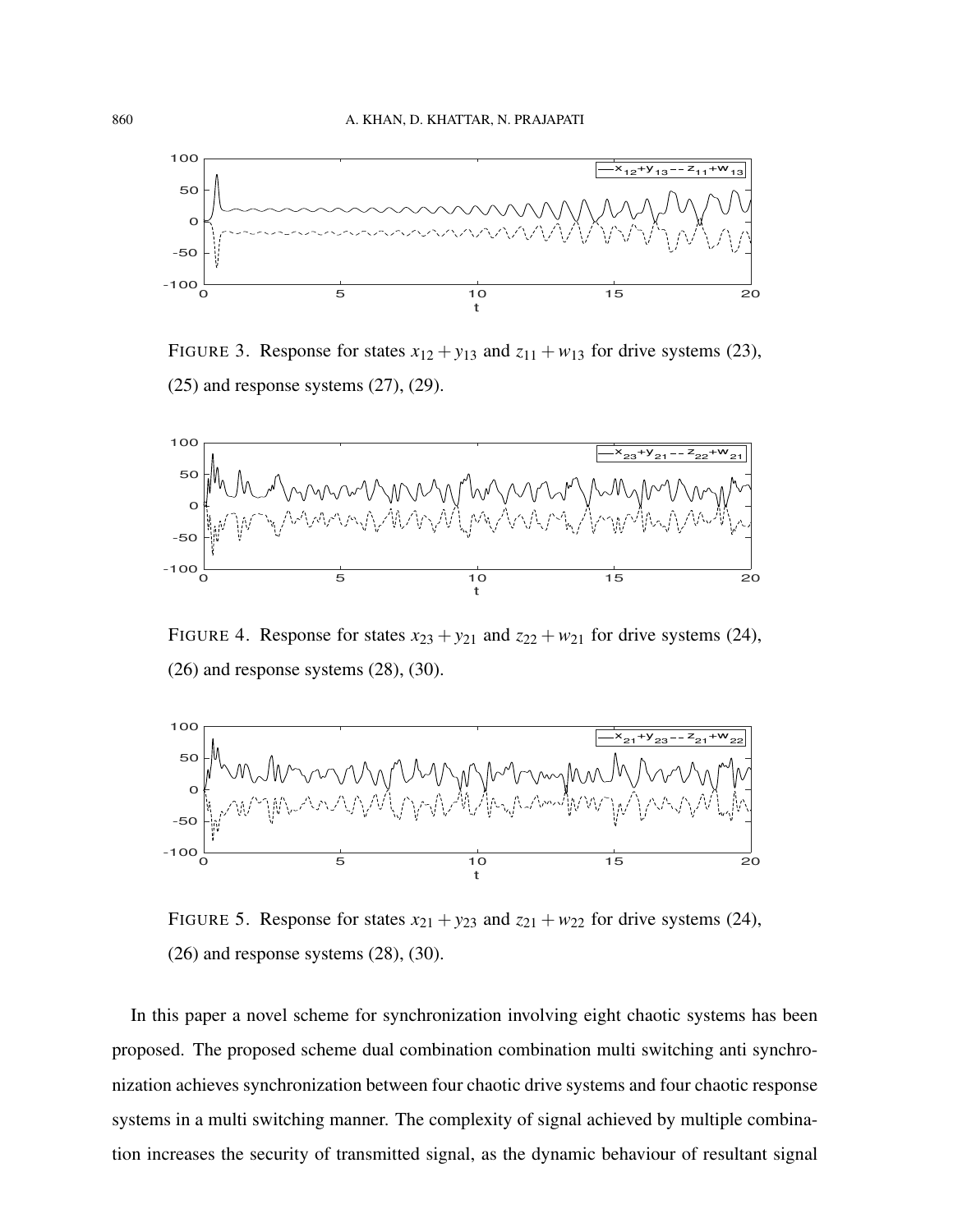

FIGURE 6. Response for states  $x_{22} + y_{22}$  and  $z_{23} + w_{23}$  for drive systems (24), (26) and response systems (28), (30).



FIGURE 7. Time response of synchronization errors

is so complex that it becomes very difficult, for the intruder, to separate the information signal from the transmitted signal. Thus this scheme may provide improved performance and better resistance in the context of secure communication applications. The concept of multi switching in this scheme further strengthens the anti attack ability of the transmitted signals from drive systems because, for an intruder, determining the correct combination for error space vector is extremely difficult due to large number of possible synchronization directions. Using Lyapunov stability theory, sufficient conditions are obtained for achieving dual combination combination multi switching synchronization. Numerical simulations has been demonstrated using four Lorenz systems and four Chen systems to show the effectiveness and validity of the method.

#### Conflict of Interests

The authors declare that there is no conflict of interests.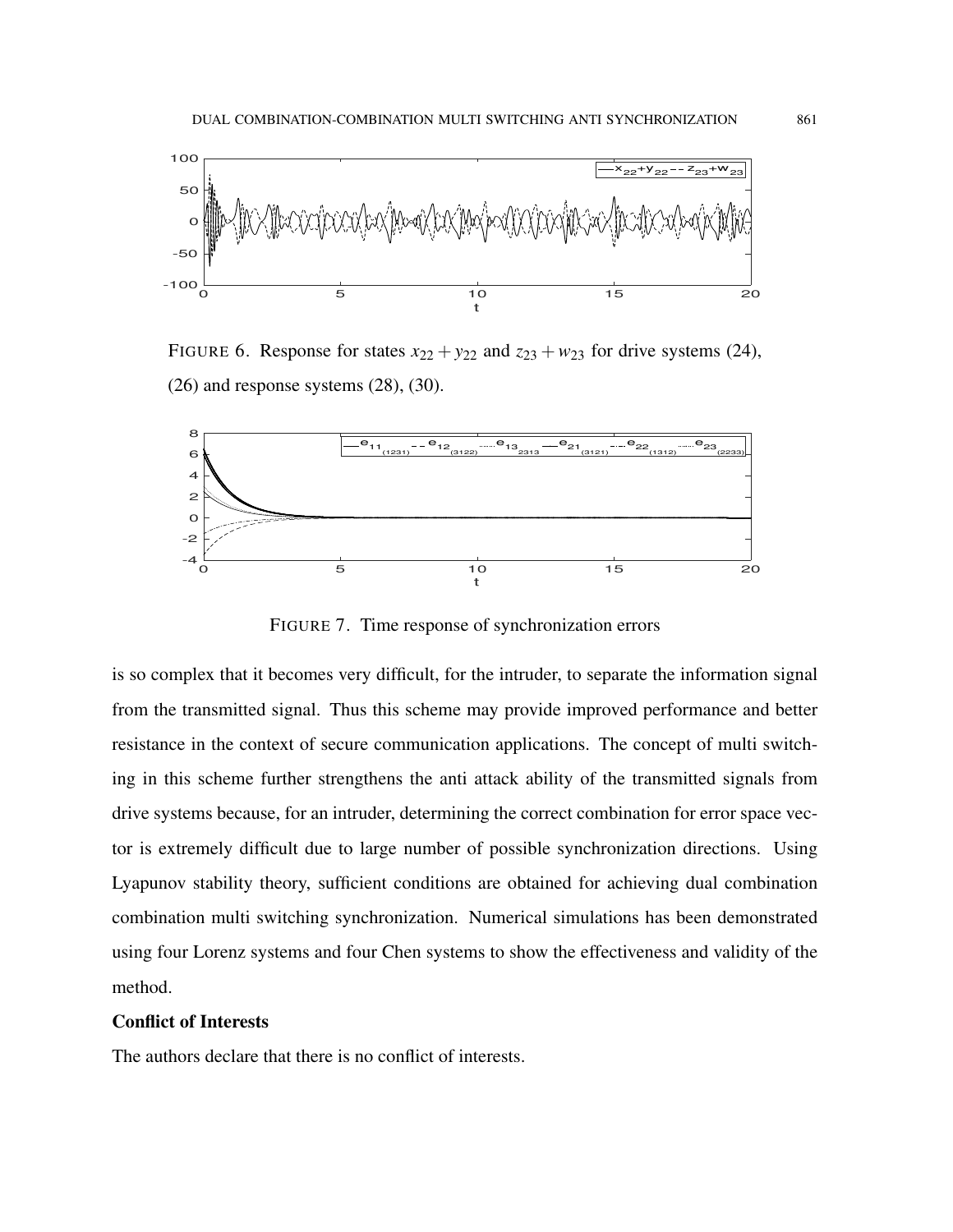#### Acknowledgements

The work of the third author is supported by the Senior Research Fellowship of Council of Scientific and Industrial Research, India(Grant no. 09/045(1319)/2014-EMR-I).

#### **REFERENCES**

- [1] Pecora, L.M., and Carroll, T.L. Synchronization in chaotic systems. *Phys. Rev. Lett*. 64 (1990) 821–824.
- [2] Chen, G., and Dong, X. Methodologies, Perspectives and Applications. World Scientific, Singapore. (1998)
- [3] Chen, M., Zhou, D., and Shang, Y. A new observer-based synchronization scheme for private communication. *Chaos, Solitons Fractals* 24 (2005) 1025–1030.
- [4] Wu, X. J., Li, J., and Upadhyay, R.K. Chaos control and synchronization of a three-species food chain model via holling functional response. *Int. J. Comput. Math.* 87 (2010) 199–214.
- [5] Ma, M., Zhou, J., and Cai, J. Practical synchronization of nonautonomous systems with uncertain parameter mismatch via a single state feedback control. *Int. J. Mod. Phys. C* 23 (2012) 12500731.
- [6] Yao, C., Zhao, Q., and Yu, J. Complete synchronization induced by disorder in coupled chaotic lattices. *Phys. Lett. A* 377 (2013) 370–377.
- [7] Li, H.L., Jiang, Y.L., and Wang, Z.L. Anti-synchronization and intermittent anti-synchronization of two identical hyperchaotic Chua systems via impulsive control. *Nonlinear Dynamics* 79 (2015) 919–925.
- [8] Agrawal, S., and Das, S. Function projective synchronization between four dimensional chaotic systems with uncertain parameters using modified adaptive control method. *J. Process Control*. 24 (2014) 517–530.
- [9] Srivastava, M., Ansari, S.P., Agrawal, S.K., Das, S., and Leung, A.Y.T. Anti-synchronization between identical and non-identical fractional-order chaotic systems using active control method. *Nonlinear Dynamics* 76 (2014) 905–914.
- [10] Bowong, S., and McClintock, P.V.E. Adaptive synchronization between chaotic dynamical systems of different order. *Phys. Lett. A* 358 (2006) 134–141.
- [11] Li, S.Y., Yang, C.H., Lin, C.T., Ko, L.W., and Chiu, T.T. Adaptive synchronization of chaotic systems with unknown parameters via new backstepping strategy. *Nonlinear Dynamics*. 70 (2012) 2129–2143.
- [12] Khan, A., Khattar, D., and Prajapati, N. Reduced order multi switching hybrid synchronization of chaotic systems. *J. Math. Comput. Sci.* 7 (2017) 414–429.
- [13] Khan, A., Khattar, D., and Prajapati, N. Multiswitching combination-combination synchronization of chaotic systems. *Pramana* 88 (2017) 47.
- [14] Liu, Y., and Davis,P. Dual synchronization of chaos. *Physical Review E*. 61 (2000) R2176.
- [15] Othman, A.A., Noorani, M.S.M., and Al-Sawalha, M.M. Adaptive dual synchronization of chaotic and hyperchaotic systems with fully uncertain parameters. *Optik-Int. J. Light Electron Optics*. 127 (2016) 7852–7864.